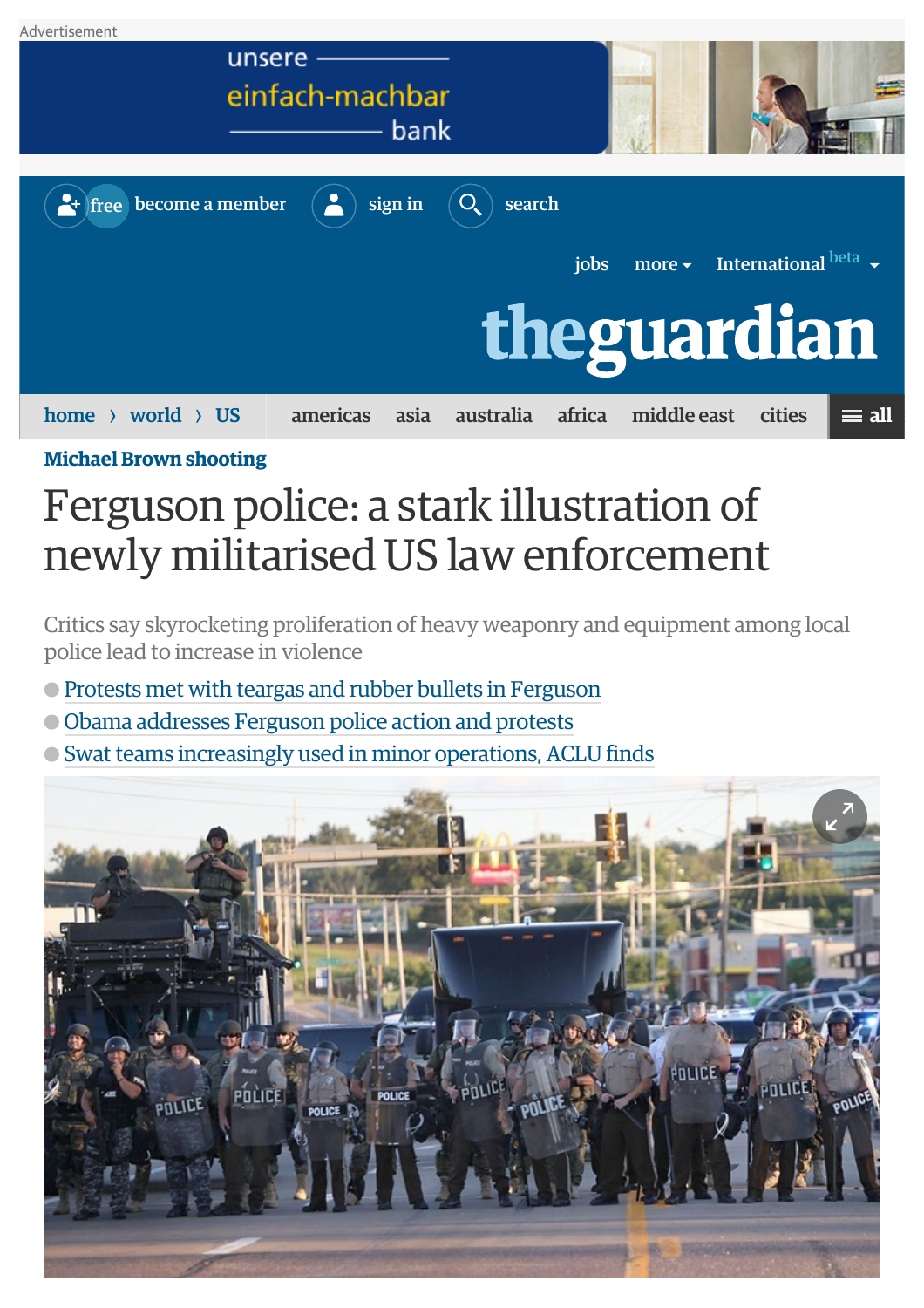[Jon Swaine](http://www.theguardian.com/profile/jon-swaine) in Ferguson, Missouri and [Amanda Holpuch](http://www.theguardian.com/profile/amanda-holpuch) in New York Thursday 14 August 2014 18.39 BST



Michael Brown was shot dead by an officer from a police force of 53, serving a population of just 21,000. But the [police response to a series of protests](http://www.theguardian.com/world/2014/aug/14/ferguson-police-teargas-rubber-bullets-michael-brown) over his death has been something more akin to the deployment of an army in a miniature warzone.

Ferguson police have deployed stun grenades, rubber bullets and what appear to be [40mm wooden baton rounds](http://www.theguardian.com/world/2014/aug/12/missouri-police-wooden-bullets-protest-michael-brown) to quell the protests in [a show of force](http://www.theguardian.com/world/2014/aug/14/ferguson-police-teargas-rubber-bullets-michael-brown) that is a stark illustration of the [militarization of police forces i](http://www.theguardian.com/law/2014/jun/24/military-us-police-swat-teams-raids-aclu)n the US.

"I'm a soldier, I'm a military officer and I know when there's a need for such thing, but I don't think in a small town of 22,000 people you need up-armor vehicles," Cristian Balan, a communications officer in the US army, who was not speaking on behalf of the [US military,](http://www.theguardian.com/us-news/us-military) told the Guardian. "Even if there's an active shooter – are you really going to use an up-armor vehicle? Do you really need it?"

In the eyes of the government, the answer increasingly seems to be a resounding yes.

Since 2006, state and local law enforcement have acquired at least 435 [armored vehicles, 533 military aircraft and 93,763 machine guns, according to](http://www.nytimes.com/2014/06/09/us/war-gear-flows-to-police-departments.html?_r=1) an investigation by the New York Times published in June. This was made possible under a department of defense program that allows the agency to transfer excess military property to US law enforcement agencies. More than \$4.3bn worth of gear has been transferred since the program was created in 1997, [according to the Law Enforcement Support Office](http://www.dispositionservices.dla.mil/leso/pages/default.aspx) (LESO).

The ACLU said there are no "meaningful constraints" to what a local police force could acquire, meaning that even a 10,000 person town with no history of major violence could request and receive a mine-resistant vehicle, like those that [are currently available on the LESO site.](http://www.dispositionservices.dla.mil/leso/Pages/Vehicles.aspx)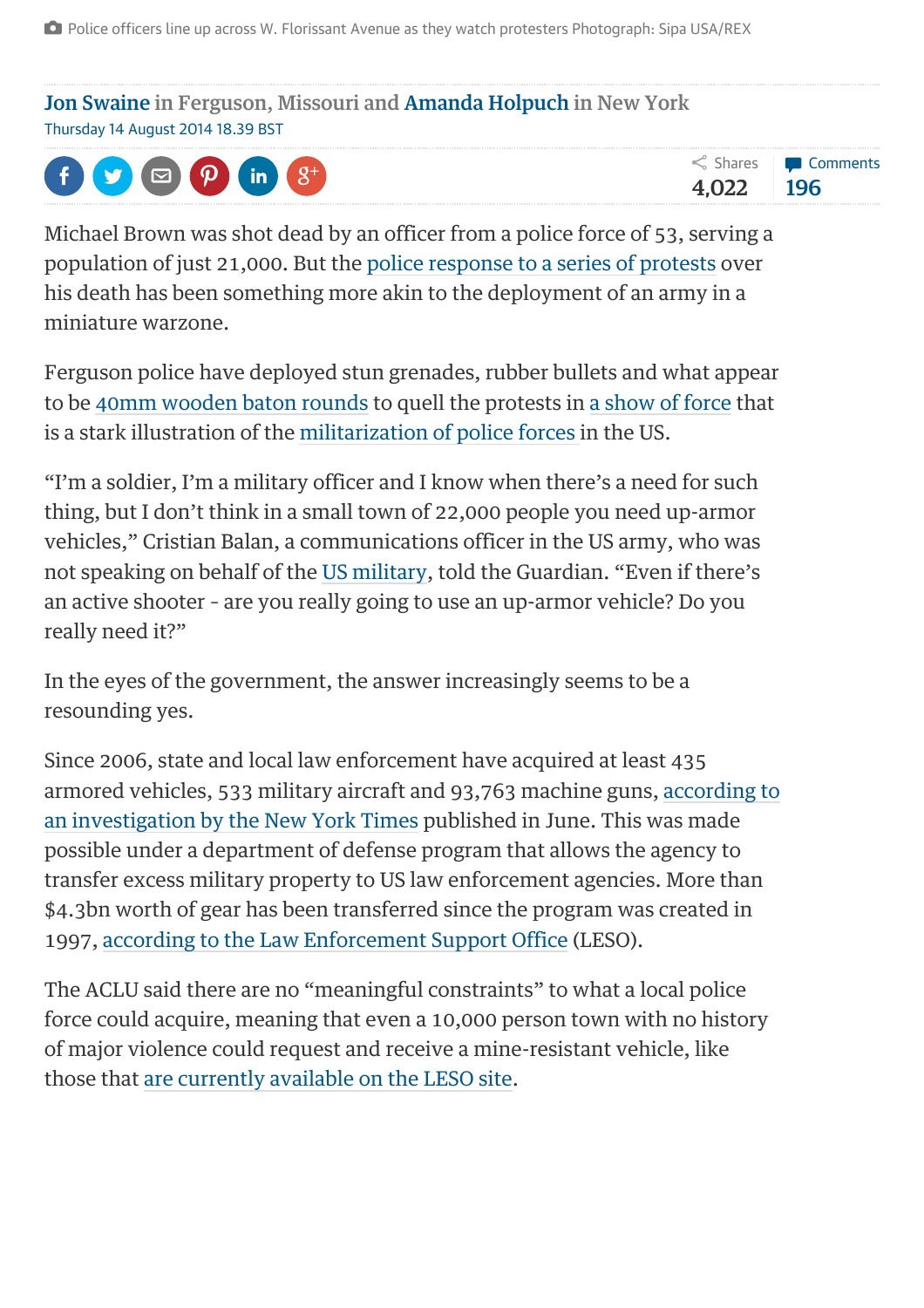

 Tear gas, rubber and wooden rounds were fired at protesters in Ferguson, Missouri. Photograph: Scott Olson / Getty Images

Forced to address the issue at a Pentagon briefing on Thursday, spokesman Read Admiral John Kirby said that while the government made such equipment available in a "useful" program, it was up to local agencies to decide how to use it. "I'm not going to inject the Pentagon into this discussion," he said. "How this equipment is used to serve local citizens is up for local law enforcement agencies to speak to."

The increasing militarization of US police is also attributed to the skyrocketing proliferation of Swat teams across the US. There has been a more than 1400% increase in the amount of Swat deployments between 1980 and 2000, [according to estimates](http://cjmasters.eku.edu/sites/cjmasters.eku.edu/files/21stmilitarization.pdf) [\(pdf\) by](http://cjmasters.eku.edu/sites/cjmasters.eku.edu/files/21stmilitarization.pdf) Eastern Kentucky University professor Peter Kraska.

The police presence in [Ferguson](http://www.theguardian.com/us-news/ferguson) has centred around two large armoured trucks ferrying around officers in military-style uniforms. Officers wearing body armour and holding sniper-style rifles have been positioned atop them. Some have adorned night-vision goggles as the evenings grew darker.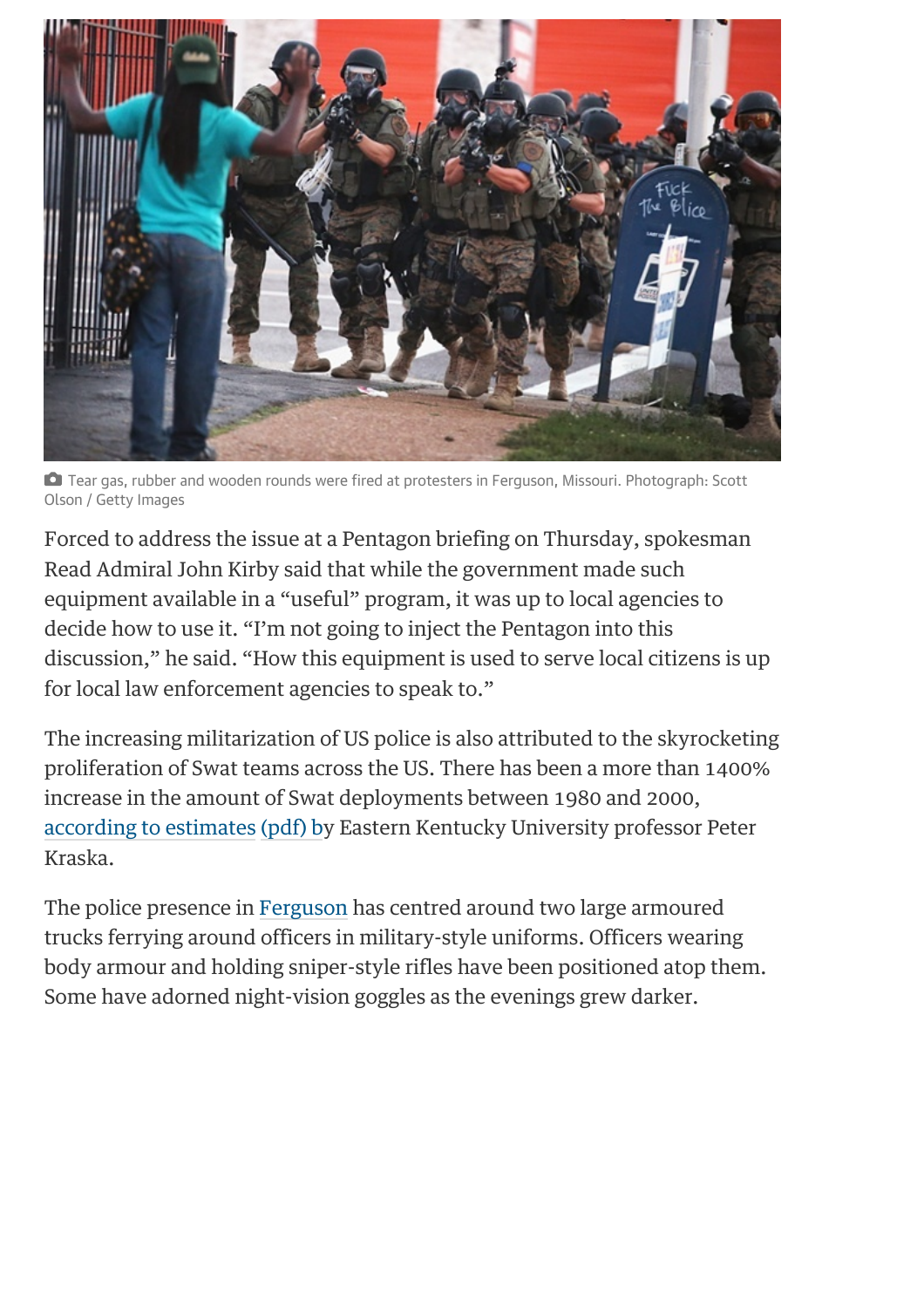

 $\bullet$  Riot police stand guard before an armoured vehicle and a police armed with a mounted rifle in Ferguson, Missouri. Photograph: Mario Anzuoni/Reuters

Accompanying the trucks have been hundreds of officers from various forces from around the region. Some state troopers and county police officers have been kitted out in basic riot gear – shields, batons and helmets with visors – along with their standard handguns and plastic cuffs.

Others, whose affiliations are not made clear by their uniform, have been carrying what look like AR-15 assault rifles. They wear helmets and all-black body armour, some with partial urban camouflage.

On Wednesday evening, some such officers were carrying 12-gauge shotguns and ["super-sock" bean-bag cartridges](http://www.officerstore.com/store/product.aspx/productId/18425/CTS-12ga-Super-Sock-Bean-Bag-Impact-Round-Box-of-5/) for shooting at protesters. Protesters have also been fired on with [60-calibre Stinger rubber bullets](http://www.defense-technology.com/products.aspx?pid=1199) and what appear to be [40mm wooden baton rounds](http://www.atlantictactical.com/product/def-tec-40mm-wood-baton-round). [Mini "flashbang" stun grenades,](http://www.officer.com/product/10041957/combined-systems-inc-7290m-mini-bang) which are used by the US army to disorient combatants, have also been deployed.

But the most alarming sight for many protesters and residents has been the deployment of officers wearing army-style fatigues distinguished only from the military version by the word "POLICE" emblazoned in grey across their chest. Some have been carrying grenade launchers,apparently for shooting gas canisters. The remains of ["triple chaser"](http://www.defense-technology.com/products.aspx?pid=1025) [grenades](http://www.defense-technology.com/products.aspx?pid=1025) have been found on the streets. Others have carried paintball-style guns for shooting pepperballs.